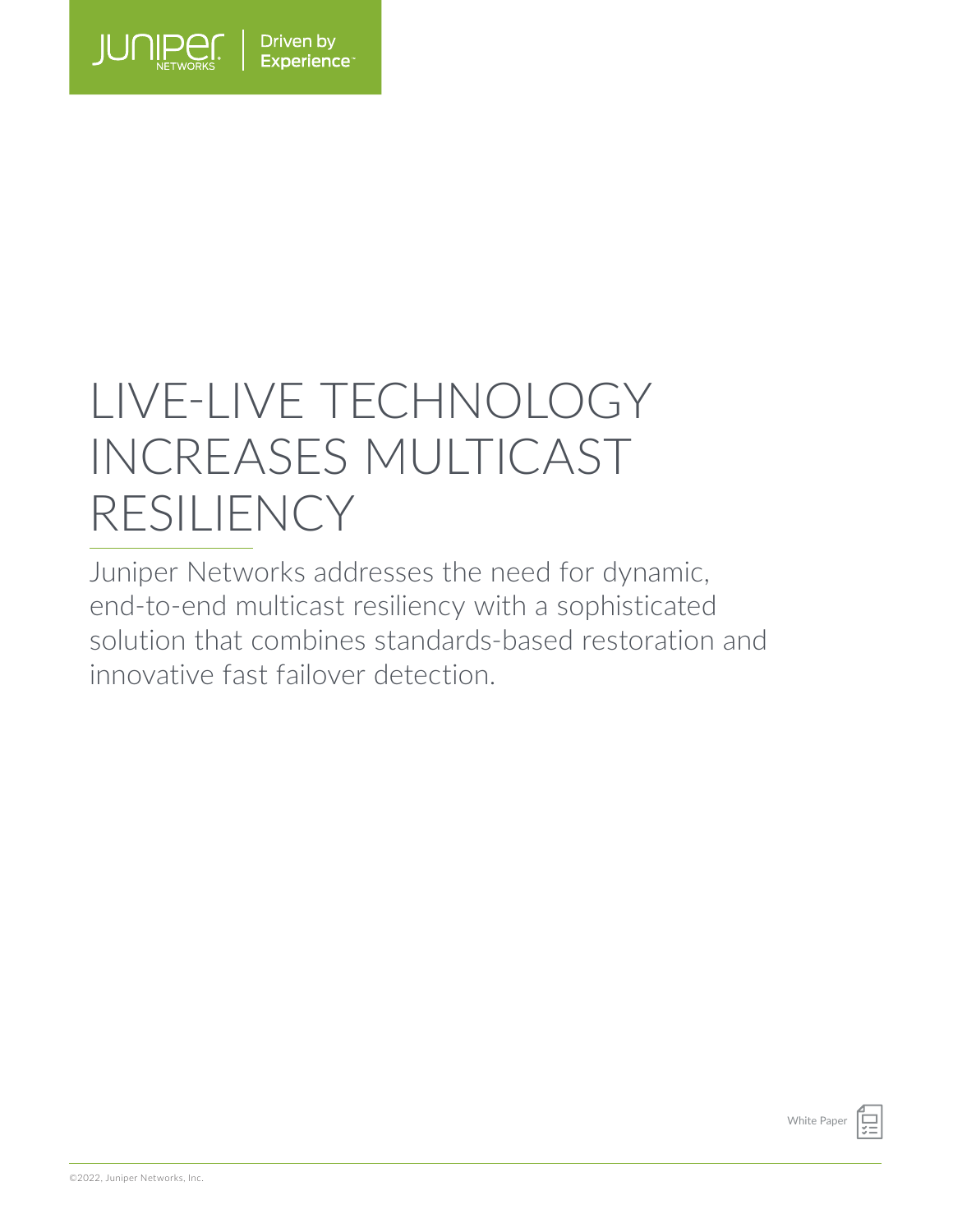# **TABLE OF CONTENTS**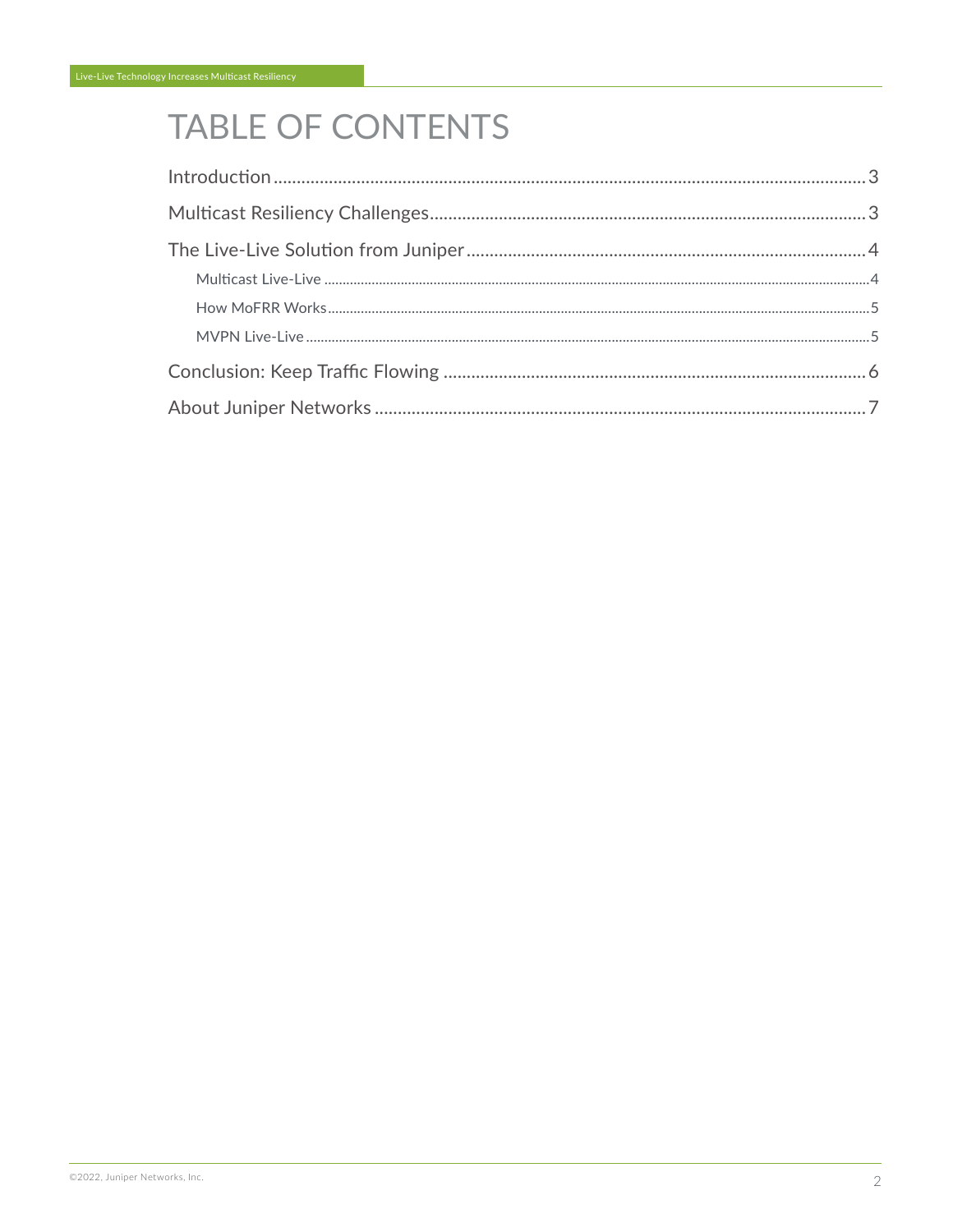# <span id="page-2-0"></span>EXECUTIVE SUMMARY

Service providers and enterprises alike are seeing a steady rise in the volume of IP multicast traffic on their networks, driven by media-rich applications such as IPTV and video conferencing, as well as content distribution applications such as stock market feeds and software distribution. The dramatic increase in IPTV is impacting service providers, in particular.

Many multicast applications are sensitive to delay, jitter, loss, or a combination of the three, so end-to-end resiliency and rapid recovery from failure events is critical. Historically, IP multicast has lacked resiliency mechanisms. Consequently, in the event of any type of network failure, multicast applications can suffer poor service quality or fail outright. For service providers, content distributors, and even their users, these application impacts can mean lost revenue. This paper explains how the innovative "Live-Live" technology from Juniper Networks addresses the multicast resiliency challenge.

# Introduction

Video applications that utilize multicast distribution are sensitive to delay, jitter, and packet loss—which can result in dropped video frames. Consequently, they require special handling across the network to accommodate their qualityof-service requirements and to meet customer/user expectations and service-level agreements (SLAs). This huge increase in video traffic has brought sharp focus to multicasting's long recovery times in the event of network failures, which results in packet delay, packet loss, or both, and can disrupt an application or even cause outright failure.

Commonly used multicast resiliency mechanisms have many deficiencies. For instance, RSVP-Traffic Engineering (RSVP-TE)- based MPLS fast reroute (FRR) operates locally to redirect traffic around a failure and onto a preset backup path. While this mechanism provides rapid restoration to multicast traffic within an MPLS tunnel, it doesn't address failures at the ingress device/provider edge or close to the source. At the same time, network architects who want to set up redundant multicast paths must manually configure dual feeds, creating considerable management overhead and constraining traffic to static paths. Both approaches fall far short of an ideal solution.

Juniper Networks is addressing the need for dynamic, end-to-end multicast resiliency and restoration with a sophisticated "Live-Live" solution that combines standards-based restoration mechanisms with an innovative fast failover detection mechanism. By sending two live multicast streams over divergent, redundant paths across the network and responding rapidly to a wide range of failure scenarios, Live-Live technology ensures end-to-end protection with sub-50 milliseconds (ms) restoration.

With Live-Live, service providers and enterprises are protected against failures anywhere in the multicast path. Whether a link fails, an encoder goes down, or an ingress PE node stops working, a Live-Live implementation ensures that multicast traffic is delivered within the bounds of SLAs and application sensitivities.

# Multicast Resiliency Challenges

Traditional IP multicast recovery methods are slow because they involve a multistep process that relies on the underlying unicast topology configuration. Before disrupted multicast traffic can flow down a new path, the unicast topology needs to converge on new routes that can reach the multicast source. Once that's done, multicast protocols use that information to send join requests hop by hop from receivers toward the sender. The network then builds the appropriate distribution tree(s) from receivers to the source and establishes state.

1 footnote to come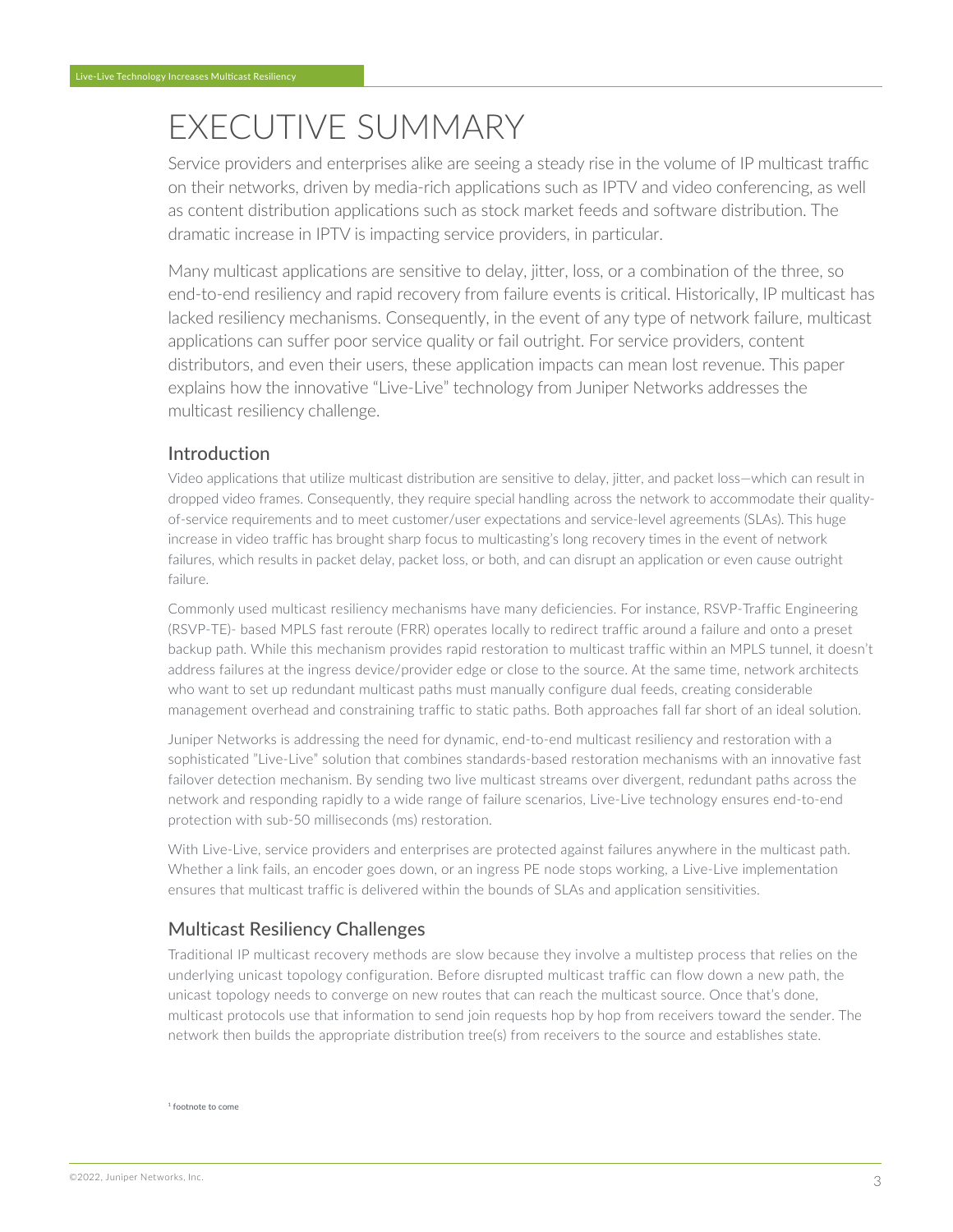<span id="page-3-0"></span>This process can take several seconds, which is long enough to cause many applications to fail<sup>2</sup>. This dependence on the unicast topology prevents consistent <50 ms recovery times for end-to-end multicast traffic, which is key to avoiding service disruption.

Another challenge is the variety of multicast applications and the different multicast technologies used to support them. For example, some multicast traffic is global in nature and available to subscribers from multiple organizations that are geographically widespread. Service providers typically support these types of applications using native multicast technologies, including Protocol Independent Multicast (PIM) and MPLS-based RSVP-TE and multicast LDP (MLDP).

Other multicast applications involve participants from the same company—this traffic is typically carried over a VPN. Network architects often use BGP-based multicast VPN (MVPN) solutions for these applications.

The industry has invested considerable engineering expertise and manpower to develop resiliency and recovery mechanisms for the various approaches to IP multicasting. These solutions primarily address network link, node, and path failures—that is, they operate at the link layer, within a provider tunnel, or both (for example, RSVP-TE-based FRR). However, legacy multicast restoration technologies don't address failures close to the source or at the ingress provider edge. And provisioning dual multicast feeds by creating static paths from source to egress is inflexible and operationally expensive.

Today, more than ever, service providers and enterprises need multicast resiliency and recovery mechanisms that dynamically address network failures, no matter where they occur. Providers need path diversity on both primary and backup paths, support for PE redundancy, and the ability for the network to switch rapidly from one incoming stream to another in less than 50 ms in the event of a failure.

## The Live-Live Solution from Juniper

Providing a comprehensive solution for multicast restoration, Live-Live technologies address the full spectrum of network failure scenarios, including the challenges inherent in global and VPN multicast usage. Live-Live speeds restoration by implementing fast failover to backup multicast paths and PE devices, which allows multicast traffic to continue to flow without waiting for unicast convergence. Juniper is implementing Live-Live on Juniper Networks® MX Series Universal Routing Platforms, which are based on Juniper Networks Trio Chipset.

For global applications based on native multicast protocols, Juniper offers Multicast Live-Live, which implements Multicast-only Fast Reroute (MoFRR) as defined by the IETF in RFC7431. For multicast VPNs, Juniper offers MVPN Live-Live, which combines technology defined by the IETF in RFC9026 with Juniper's unique approach to fast failover detection. The following sections discuss each approach in detail.

#### **Multicast Live-Live**

Multicast Live-Live implements MoFRR, a fast reroute approach that leverages the two-plane topology that many service providers have adopted to eliminate single points of failure in their network core. MoFRR takes advantage of these fully disjointed planes to pre-build a secondary multicast tree.

Multicast Live-Live uses this dual-plane capability to send two multicast traffic streams to each egress router (PE router), which is able to switch quickly from one stream to the other in the event of a link or node failure on the primary path. Because failover paths are pre-built, MoFRR enables fast convergence, which limits traffic loss to levels acceptable for most applications.

Ideal for service providers and other organizations that need native multicast resiliency in the global context, Juniper's Multicast Live-Live supports two architectures:

- IP-based network cores: For organizations with network cores that run IP end to end, Multicast Live-Live enables receiver PE devices to send two native PIM joins to form the multicast tree.
- MPLS in-band signaling: For organizations that run MLDP in their core, Multicast Live-Live enables PE devices to use MLDP in-band signaling to convert PIM control messages into MLDP messages and send the equivalent of multicast joins over MLDP.

2 Convergence times for Protocol Independent Multicast (PIM) are particularly long, often exceeding tens of seconds.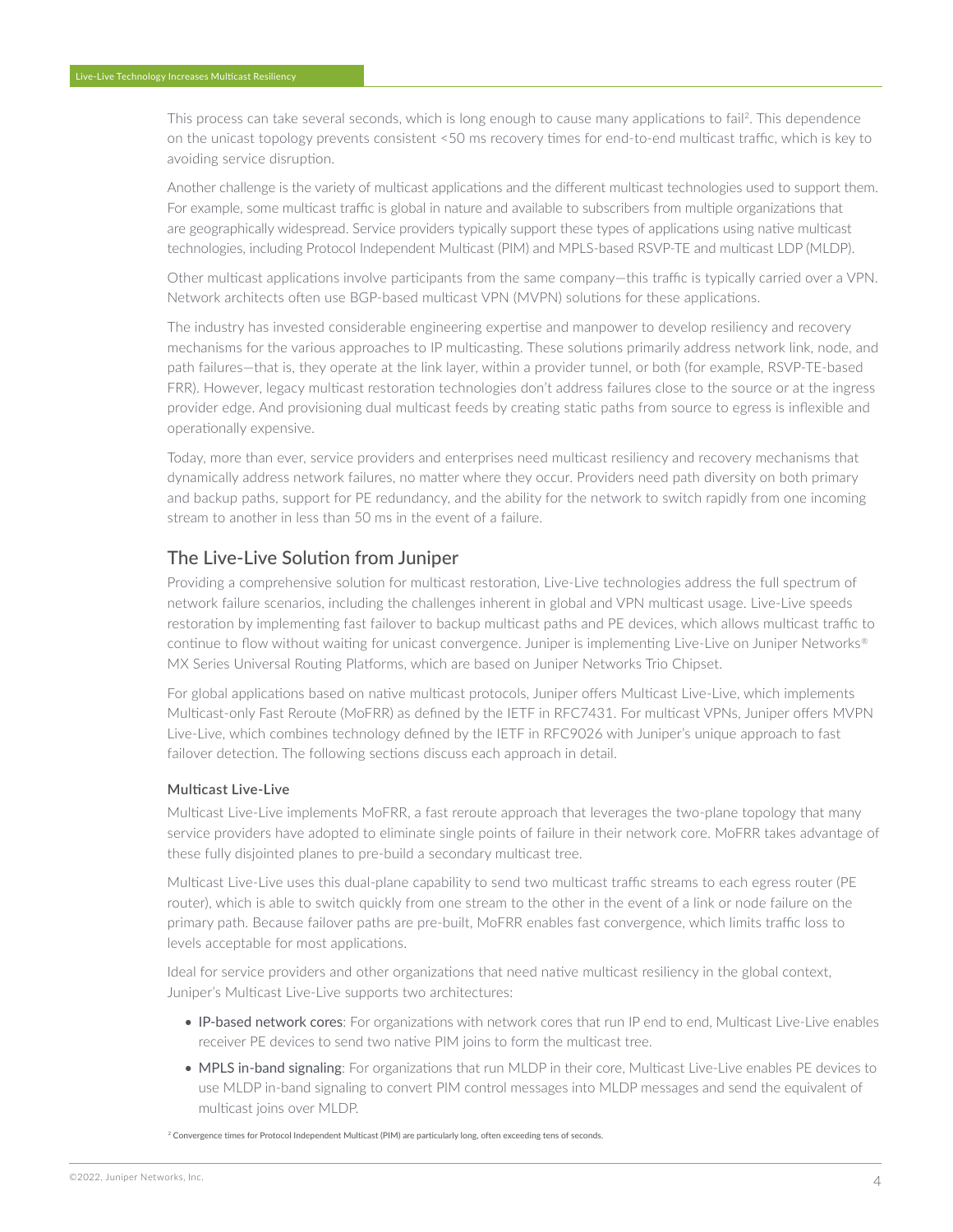#### <span id="page-4-0"></span>**How MoFRR Works**

MoFRR doesn't require new protocols. Rather, it makes simple changes to the way routers use PIM and MLDP. When MoFRR is enabled on an egress router, that router sets up a multicast tree on both the primary path and the backup path to each multicast source. During normal operation, the egress PE device forwards traffic on the primary path and discards the traffic received on the backup path. If there's a link or node failure on the primary path, the backup path is automatically made the primary path and a new backup path is established using PIM for IP-based cores and MLDP for MPLS-based cores. (With MLDP MoFRR, MPLS streams are duplicated and sent along the primary and backup paths.



*Figure 1: Multicast-only Fast Reroute (MoFRR) implementation*

 MoFRR achieves its fast rerouting by operating in a local context. That is, at each merge point, a router enabled with MoFRR determines a primary and a secondary upstream multicast hop (UMH) and joins the multicast tree via both UMHs simultaneously. The primary and secondary UMHs have local context, but no end-to-end context.

Again, under normal operation, the multicast stream that a UMH receives over the primary path is accepted and forwarded to the downstream receivers, while the copy of the stream received from the secondary UMH is discarded.

With Live-Live, when a router detects a local link failure on the path to the primary UMH, Live-Live technology automatically triggers a switchover to the secondary UMH. This local repair happens quickly, without a waiting period for unicast routing protocols to detect the failure. As a result, convergence occurs rapidly, in less than 50 ms. Leveraging MoFRR, Multicast Live-Live speeds restoration by pre-building backup multicast trees and rapidly switching traffic to the backup path in the event of a failure.

#### **MVPN Live-Live**

MVPN Live-Live provides redundancy and resiliency for multicast in MPLS/BGP-based VPNs. Like Multicast Live-Live, MVPN Live-Live reduces the convergence time needed to recover from a failure. This is a local procedure on an egress PE device, so failover occurs rapidly, without the need for—or the time delay associated with—unicast route convergence.

Since VPNs are implemented using tunnels, MVPNs require slightly different resiliency and recovery mechanisms than native multicast traffic. For example, RFC9026 defines how downstream PE devices can select an upstream multicast hop based on the status of provider tunnels, and extends BGP MVPN routing so that a customer's multicast route can be advertised toward a backup upstream PE device. Juniper leverages these capabilities to enable hot leaf standby, which encompasses both establishing backup PE devices and a mechanism for rapid failover.

With MVPN Live-Live, egress PE devices can send multiple joins for the same traffic stream. Consequently, an egress or downstream PE device can receive redundant multicast streams from a source that is multihomed to two or more sender or upstream PE devices. Legacy MVPNs, however, were not designed to detect traffic arriving on two different tunnels. To prevent duplication of traffic, MVPN Live-Live ensures the downstream PE device uses sender- based reverse path forwarding (RPF) to forward only one copy to its receivers.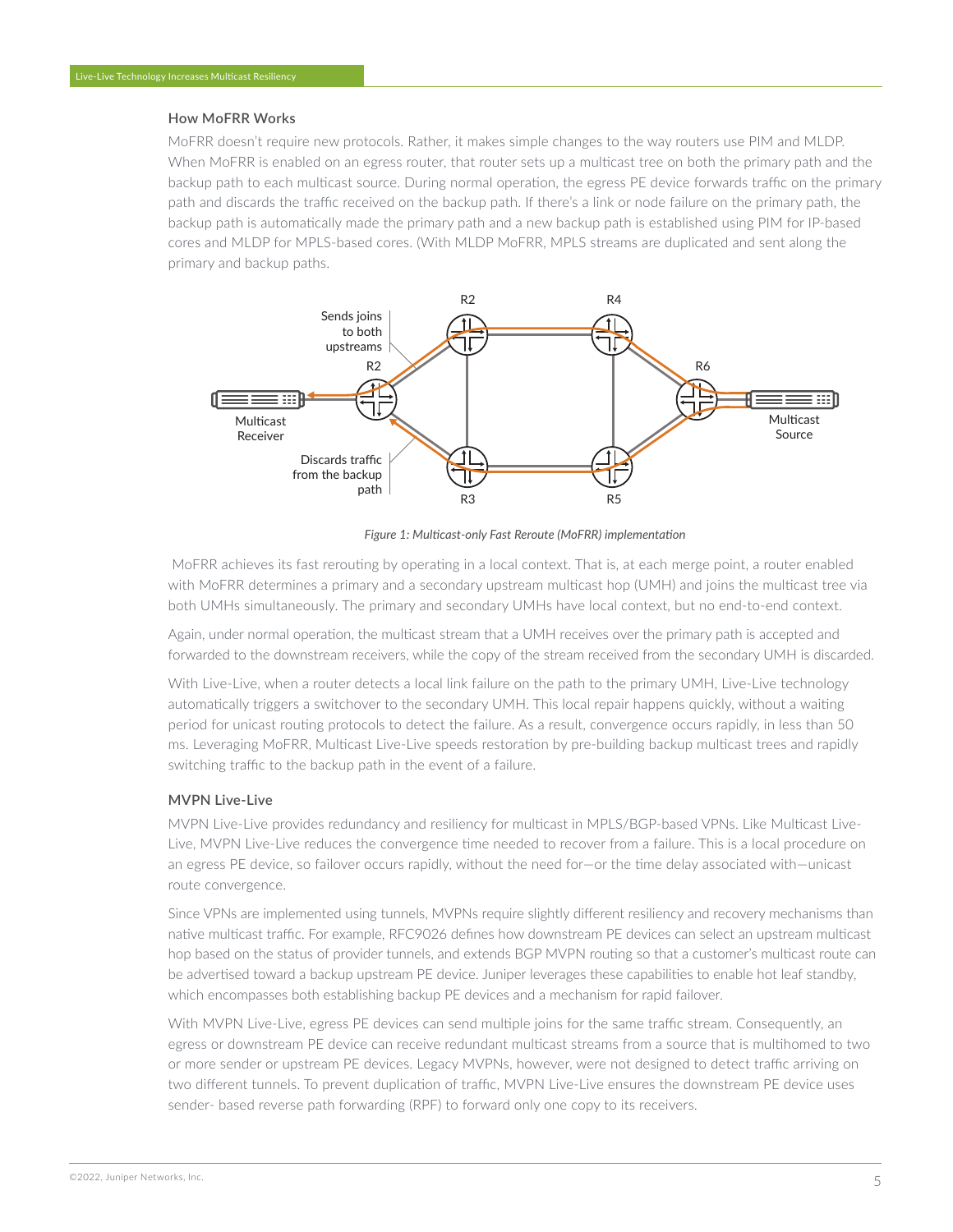<span id="page-5-0"></span>

*Figure 2: Multicast VPN (MVPN) implementation*

Detecting a failure is key to providing fast failover. Since multicast streams with tight SLAs are often characterized by a continuous high packet rate, Juniper monitors multicast stream characteristics to detect any failures in the primary path.

Specifically, MVPN Live-Live technology monitors the data rate at the egress PE device. If the rate falls below a (user) specified threshold, MVPN Live-Live switches the multicast traffic to a backup PE device in a few tens of milliseconds. By using multicast traffic rate monitoring to implement fast failover for NG-MVPNs, Juniper is able to deliver <50 ms restoration times.

## Conclusion: Keep Traffic Flowing

With the volume of multicast traffic steadily increasing, service providers and enterprises need resiliency and recovery mechanisms that keep video and other sensitive traffic flowing in the event of a network failure. With Live-Live technology, Juniper provides a comprehensive solution for restoration that addresses all failure scenarios with sub-50 ms failover times, so that quality of experience is not impacted, and SLAs are upheld. Whether multicast traffic is global in nature or carried over a VPN, and whether a failure occurs in the core, on an encoder, or anywhere between the source and egress PE device, Juniper's solution provides rapid restoration.

With Live-Live, service providers and enterprises can meet user expectations and SLAs while cutting operational expenses. By automatically setting up redundant paths and PE devices and using a unique approach to fast failover detection, Live-Live eliminates the need for time-consuming manual configuration. In addition, Live- Live accommodates the dynamic nature of multicast traffic, so applications are never interrupted.